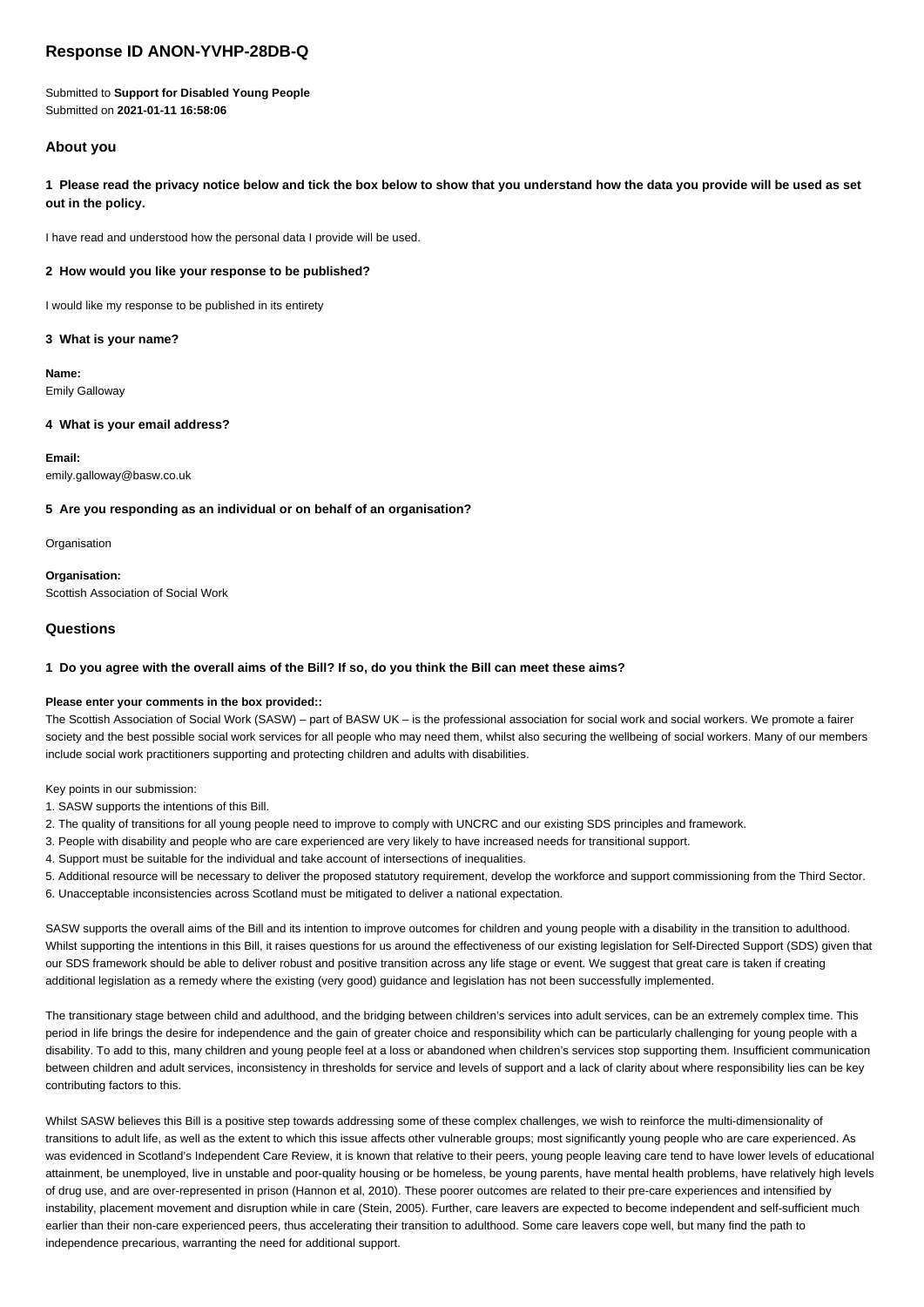SASW suggests that the remit of this Bill be extended to include other vulnerable children and young people who have social work involvement, to ensure their transition to independent living improved. Doing so will better integrate the recommendations within "The Promise", as well as give better effect to the UNCRC as Scotland moves towards nationwide incorporation. Poverty and inequalities including race, gender and sexuality must inform transition planning.

SASW wishes to reinforce how emotionally challenging this period in a young person's life can be, with many conflicting pressures and changes. Sexual maturity brings significant changes in personal and family relationships which need to be fully recognised in transition planning.

Different disabilities impact differently on individuals. People with learning disability will have different needs to someone with a physical disability, a developmental disability, or a disability due to a chronic illness. It is important that the uniform provisions within this Bill reflects this diverse range of needs and enables and promote individuals to achieve the principles underpinning the SDS legislation of informed choice, participation, dignity and collaboration.

With respect to the social work workforce, it is important to consider the knowledge and skillset around transitions that are necessary if practitioners are to work effectively and confidently. Specialist teams for children with a disability only work with those with the most complex needs so there are many young people supported by a wide range of social work services who may not have had the opportunities to acquire or maintain these skills. Therefore, some young people are under-supported due to their transitioning to adults' services and having a disability. Resource will be required to ensure professionals are provided with appropriate and relevant professional development to ensure that children and young people receive the best possible support.

## **2 Is changing the law the only way to do what the Bill is trying to do? Would the Bill (as it is currently written) have any unexpected or unforeseen effects?**

#### **Please provide your comments in the box below::**

SASW supports legislative change in relation to this issue, in particular a statutory right to a transitions plan, to ensure that each young person has their individual needs recognised and to decrease the risk of a gap between services. However, legislation in itself will not automatically lead to improved understanding or practice. An implementation approach will be required to look at the guidance and support structures that will be required, changes to processes, systems and leadership if we are to deliver a significant cultural change in the way young people are supported as they take on adulthood.

SASW wishes to highlight the risk of provision of support becoming a postcode lottery due to unacceptable inconsistency in eligibility and thresholds for services between local authority areas. Provision of opportunities for young people with a disability (and as we suggest other vulnerable groups) to contribute to their community, socialise and live more independently will differ greatly in Edinburgh, in comparison to more rural areas such as the Borders. This is due to cuts to local resourcing issues and, often, lack of availability of third sector organisations who can provide a suitable support service as well as differences in good, accessible public transport links.

## **3 The Bill would require the Scottish Government to introduce a National Transitions (sections 1 to 6 of the Bill). Do you agree with introducing a strategy, and a Scottish minister to be in charge of it?**

#### **Please enter your comments in the box provided::**

SASW supports the idea of a National Transitions Strategy. Any strategy must ensure all relevant stakeholders are included and foster the understanding that everyone has their own unique and important role to play. Different sectors must work together and take a holistic approach to ensure that young people experience equal opportunities. Health and social care, housing, social work, and education must all work collaboratively to ensure the best outcomes for children and young people and understanding of the barriers and difficulties they face. However, as outlined above, it is important that the uniform provisions within this Bill reflect the diverse range of needs that come with this vulnerable group, and that the strategy is flexible in response.

SASW supports the appointment of a Minister with responsibility for this, to highlight the need for improvements, be held accountable and advocate appropriately for change where required.

## **4 The Bill places a duty on local councils to prepare and implement transition plans for each disabled child and young person within their local authority area (sections 7 to 13 of the Bill). They would also have to explain: o how plans were going to be prepared and managed.o what would happen if there was a disagreement about what was in a plan or how it was working.Do you agree with these proposals?**

#### **Please enter your comments in the box provided::**

In short, yes. The language in this question around this duty, however, perhaps risks losing the connection to the principles of SDS; choice, participation dignity and collaboration. Whilst it is important that public bodies are accountable for transition plan, the quality and inclusive nature of these plans should be paramount. Clarity is required as to what extent the responsibility for the assessment and delivery of transition plans falls to individual social work practitioners. There are often disagreements between the person, their loved one, the social worker, services and the local authority. The professional social worker, often finds themselves caught between what their assessment recommends and gate-keeping what can be resourced. We commented on this in our response to the consultation on the incorporation of UNCRC. Issues of professional and corporate decision making will need to be explored and whistle-blowing protected where disagreements cannot be resolved. If a social worker has concerns about the content of or progress of a plan, they need to be empowered and supported to challenge their employer on this without fear of reprisal.

Transitions across local authority boundaries and the flexibility of services to be able to deliver to young people choosing to move are also an area of concern; as they are for all age groups. As it stands, this inconsistency undermines any notion of 'national' provision where all young people are entitled to and can receive the same quality of service and support.

Once again, we feel the measures in this Bill should apply to all children and young people in receipt of any social work support, as well as young people with disabilities.

#### **5 What financial impact do you think the Bill may have, either on the Scottish Government, local councils, or other bodies?**